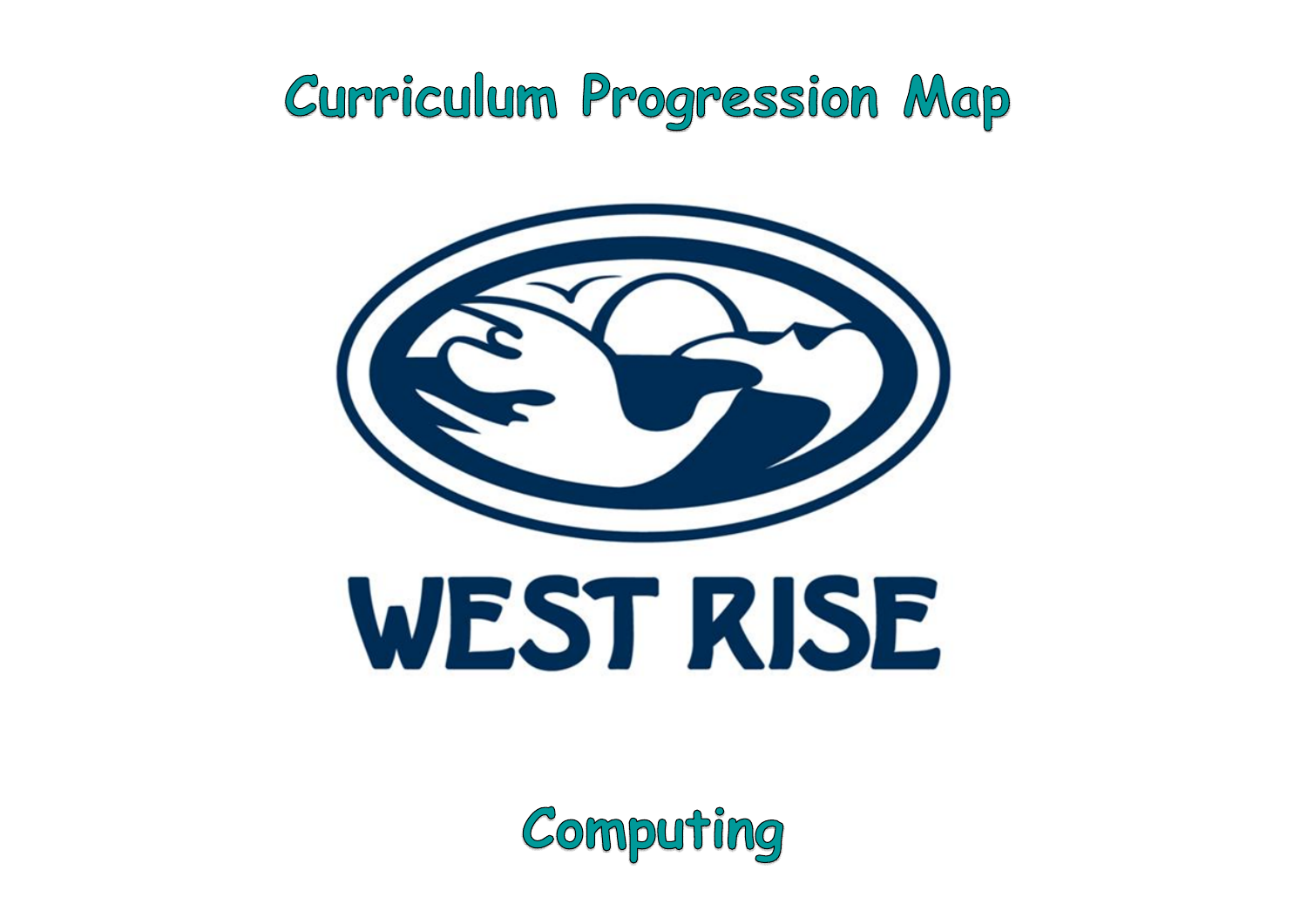

## **West Rise Curriculum**

**At West Rise, we grow digitally literate citizens who…**

*Know how to use digital systems and how to put this knowledge to use through programming.* 

*Are able to use a range of devices to express themselves and develop their ideas using technology, including creating systems and a wide range of content.*

*Understand how to be responsible participants in an increasingly digital world.* 

| Aims                                                                                                                                                                                                                                                                                                                                                                                                                                                                                                                                                                    |                                                                                                                                                                                                                                                                                       |
|-------------------------------------------------------------------------------------------------------------------------------------------------------------------------------------------------------------------------------------------------------------------------------------------------------------------------------------------------------------------------------------------------------------------------------------------------------------------------------------------------------------------------------------------------------------------------|---------------------------------------------------------------------------------------------------------------------------------------------------------------------------------------------------------------------------------------------------------------------------------------|
| Learning in Computing will be enjoyable and purposeful.<br>Children will use digital and technological vocabulary accurately,<br>alongside a progression in their technical skills.<br>Children will be confident using a range of hardware and<br>software and will produce high-quality purposeful products.<br>Children will see the digital world as part of their world,<br>extending beyond school, and understand that they have choices<br>to make. They will be confident and respectful digital citizens<br>going on to lead happy and healthy digital lives. | Perseverance / re<br>Problem solvino<br>Teamwork<br>Working collab<br>Kindness<br>Being aware of<br>on others.<br>Love of Learning<br>Developing a lo<br>impact in other<br>Gratitude<br>- Children feel gro<br>skills and to have<br>programs and cont<br>Respect<br>Children develo |
|                                                                                                                                                                                                                                                                                                                                                                                                                                                                                                                                                                         |                                                                                                                                                                                                                                                                                       |



#### **Character Traits**

esilience ig when de-bugging programs

boratively to solve computational problems.

 $\epsilon$  their online presence and the impact it has

ove of Computing and seeing its use and r subject areas and in life.

ateful to be empowered with Computing the opportunity to use these in different rtexts.

op respect for others and learn how to be tizens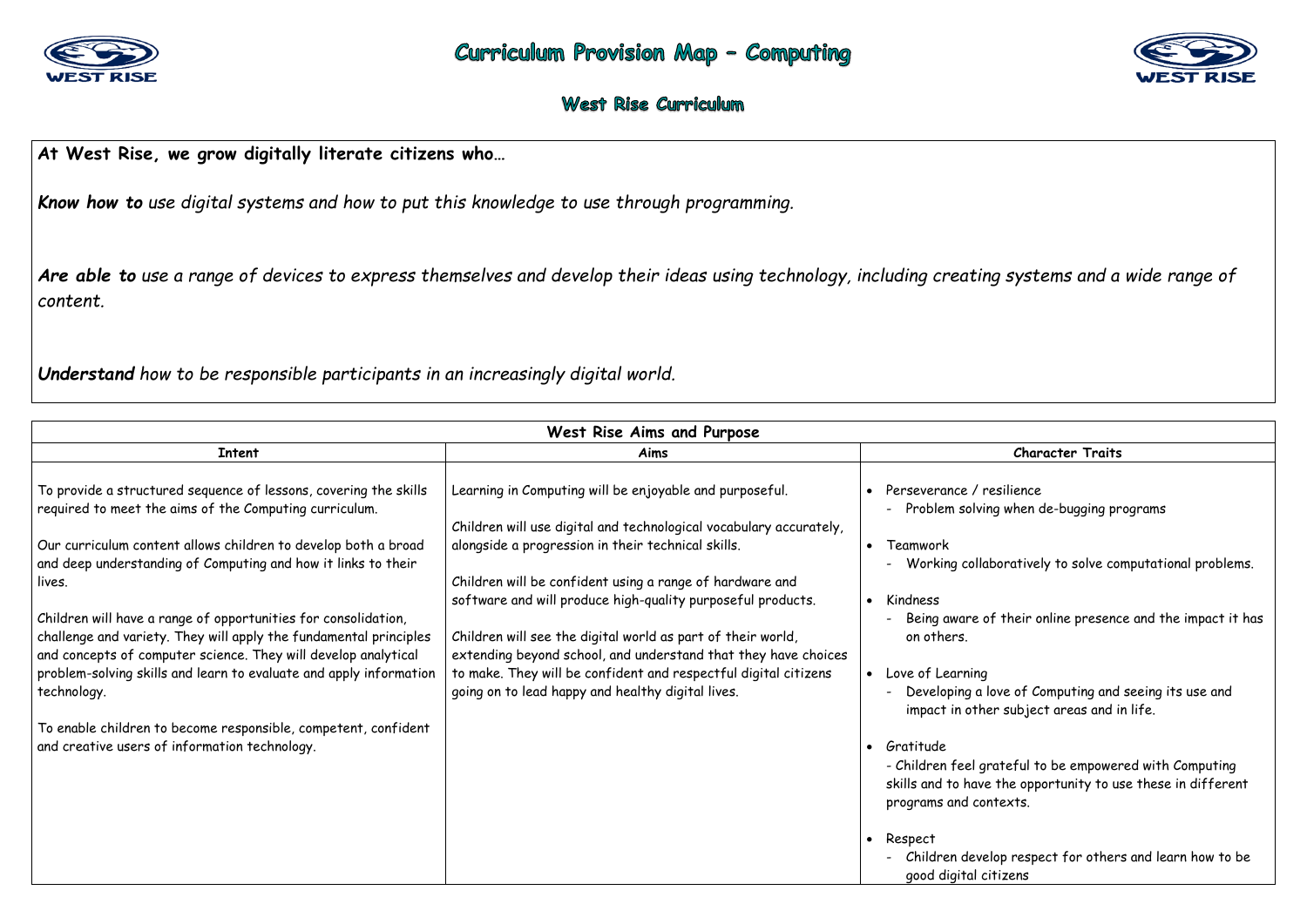## National Curriculum

| National Curriculum Aims and Purpose                                                                                                         |                                                                                                                              |                                            |  |
|----------------------------------------------------------------------------------------------------------------------------------------------|------------------------------------------------------------------------------------------------------------------------------|--------------------------------------------|--|
| Purpose of Study                                                                                                                             | Aims                                                                                                                         |                                            |  |
| A high-quality computing education equips pupils to use computational                                                                        | The national curriculum for computing aims to ensure that                                                                    |                                            |  |
| thinking and creativity to understand and change the world.                                                                                  | all pupils:                                                                                                                  | By the end of each k<br>and understand the |  |
| Computing has deep links with mathematics, science, and design and                                                                           | - can understand and apply the fundamental principles and                                                                    | relevant programme                         |  |
| technology, and provides insights into both natural and artificial                                                                           | concepts of computer science, including abstraction, logic,                                                                  |                                            |  |
| systems. The core of computing is computer science, in which pupils are<br>taught the principles of information and computation, how digital | algorithms and data representation                                                                                           |                                            |  |
| systems work, and how to put this knowledge to use through                                                                                   | - can analyse problems in computational terms, and have                                                                      |                                            |  |
| programming. Building on this knowledge and understanding, pupils are                                                                        | repeated practical experience of writing computer                                                                            |                                            |  |
| equipped to use information technology to create programs, systems<br>and a range of content.                                                | programs in order to solve such problems                                                                                     |                                            |  |
|                                                                                                                                              | - can evaluate and apply information technology, including                                                                   |                                            |  |
| Computing also ensures that pupils become digitally literate - able to                                                                       | new or unfamiliar technologies, analytically to solve                                                                        |                                            |  |
| use, and express themselves and develop their ideas through,<br>information and communication technology - at a level suitable for the       | problems                                                                                                                     |                                            |  |
| future workplace and as active participants in a digital world.                                                                              | - are responsible, competent, confident and creative users                                                                   |                                            |  |
|                                                                                                                                              | of information and communication technology.                                                                                 |                                            |  |
|                                                                                                                                              | $C1$ in $C2$ in $C2$ in $C3$ in $C4$ in $C5$ in $C6$ in $C7$ in $C8$ in $C9$ in $C1$ in $C1$ in $C1$ in $C1$ in $C1$ in $C1$ |                                            |  |

| Subject Content                                                                                                                                                                                                                                                                                                                                                                                                                                                                                                                                                                                                                                                                                           |                                                                                                                                                                                                                                                                                                                                                                                                                                                                                                                                                                                                                                                                                                                                                                                                                                                                                                                                     |  |  |
|-----------------------------------------------------------------------------------------------------------------------------------------------------------------------------------------------------------------------------------------------------------------------------------------------------------------------------------------------------------------------------------------------------------------------------------------------------------------------------------------------------------------------------------------------------------------------------------------------------------------------------------------------------------------------------------------------------------|-------------------------------------------------------------------------------------------------------------------------------------------------------------------------------------------------------------------------------------------------------------------------------------------------------------------------------------------------------------------------------------------------------------------------------------------------------------------------------------------------------------------------------------------------------------------------------------------------------------------------------------------------------------------------------------------------------------------------------------------------------------------------------------------------------------------------------------------------------------------------------------------------------------------------------------|--|--|
| <u>Key stage 1</u>                                                                                                                                                                                                                                                                                                                                                                                                                                                                                                                                                                                                                                                                                        | Key stage 2                                                                                                                                                                                                                                                                                                                                                                                                                                                                                                                                                                                                                                                                                                                                                                                                                                                                                                                         |  |  |
| Pupils should be taught to:                                                                                                                                                                                                                                                                                                                                                                                                                                                                                                                                                                                                                                                                               | Pupils should be taught to:                                                                                                                                                                                                                                                                                                                                                                                                                                                                                                                                                                                                                                                                                                                                                                                                                                                                                                         |  |  |
| - understand what algorithms are; how they are implemented as<br>programs on digital devices; and that programs execute by following<br>precise and unambiguous instructions<br>- create and debug simple programs<br>- use logical reasoning to predict the behaviour of simple programs<br>- use technology purposefully to create, organise, store, manipulate and<br>retrieve digital content<br>- recognise common uses of information technology beyond school<br>- use technology safely and respectfully, keeping personal information<br>private; identify where to go for help and support when they have<br>concerns about content or contact on the internet or other online<br>technologies. | - design, write and debug programs that accomplish specific goals, including contr<br>problems by decomposing them into smaller parts<br>- use sequence, selection, and repetition in programs; work with variables and vari<br>- use logical reasoning to explain how some simple algorithms work and to detect<br>programs<br>- understand computer networks including the internet; how they can provide mul<br>and the opportunities they offer for communication and collaboration<br>- use search technologies effectively, appreciate how results are selected and ra<br>content<br>- select, use and combine a variety of software (including internet services) on a r<br>range of programs, systems and content that accomplish given goals, including coll<br>data and information<br>- use technology safely, respectfully and responsibly; recognise acceptable/unacce<br>to report concerns about content and contact |  |  |

#### **Attainment Targets**

key stage, pupils are expected to know, apply matters, skills and processes specified in the of study.

olling or simulating physical systems; solve

ious forms of input and output and correct errors in algorithms and

lltiple services, such as the world wide web;

anked, and be discerning in evaluating digital

range of digital devices to design and create a  $\overline{\phantom{a}}$ lecting, analysing, evaluating and presenting

eptable behaviour; identify a range of ways: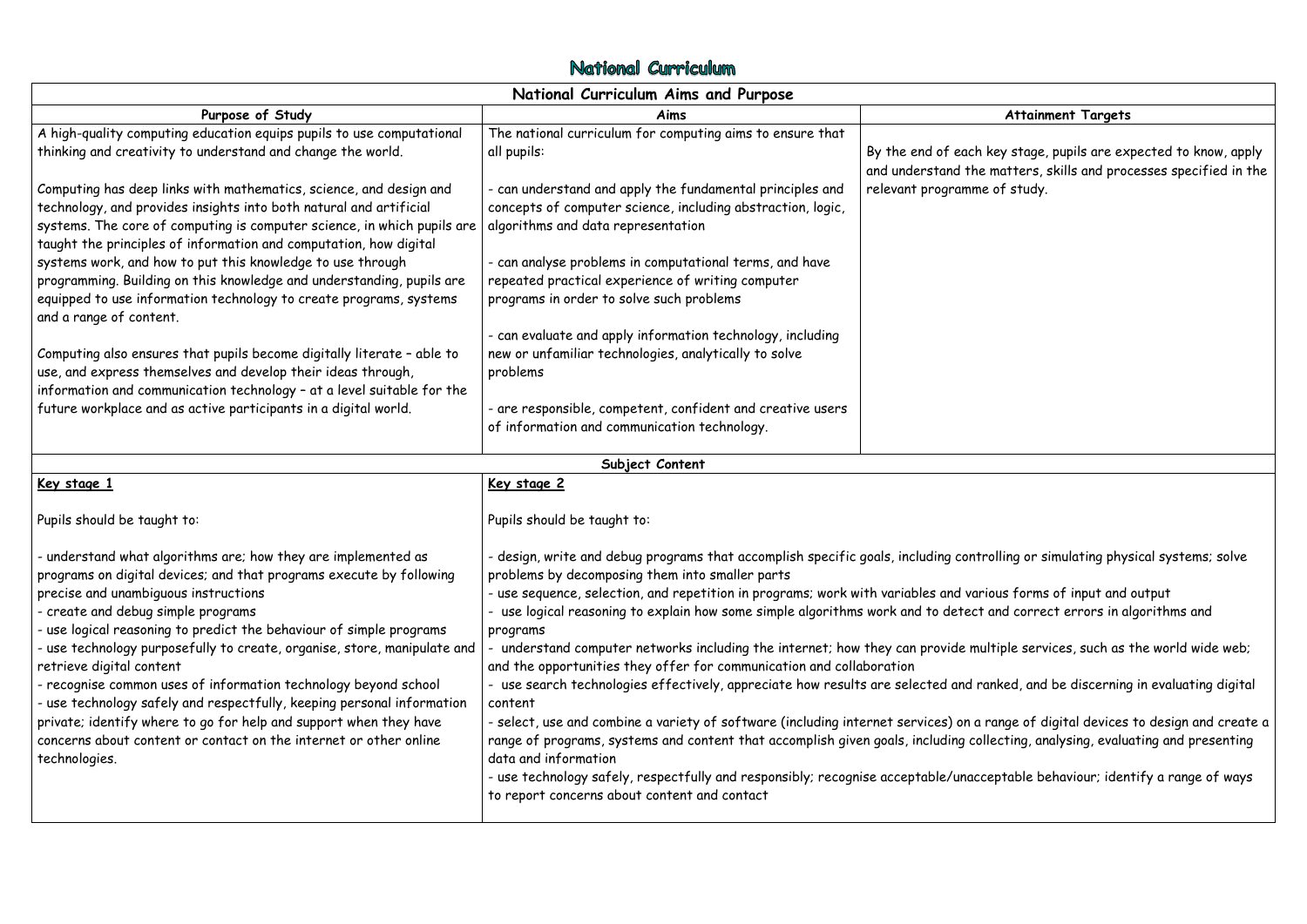# West Rise Computing Overview

|        | $Term 1 -$<br><b>Computing Systems</b><br>and Networks | $Term 2 -$<br><b>Creating Media 1</b> | $Term 3 -$<br><b>Programming 1</b> | Term 4 -<br>Data and<br><b>Information</b> | Term 5 -<br><b>Creating Media 2</b> | Term 6 -<br><b>Programming 2</b>  |
|--------|--------------------------------------------------------|---------------------------------------|------------------------------------|--------------------------------------------|-------------------------------------|-----------------------------------|
| Year 3 | Connecting<br>computers                                | Stop-frame<br>Animation               | Sequencing sounds                  | Branching<br>databases                     | Desktop publishing                  | Events and actions<br>in programs |
| Year 4 | The internet                                           | Audio editing                         | Repetition in shapes               | Data logging                               | Photo editing                       | Repetition in games               |
| Year 5 | Sharing information                                    | Vector drawing                        | Selection in<br>physical computing | Flat-file databases                        | Video editing                       | Selection in quizzes              |
| Year 6 | Internet<br>Communication                              | Webpage creation                      | Variables in games                 | Introduction to<br>spreadsheets            | 3D modelling                        | Sensing                           |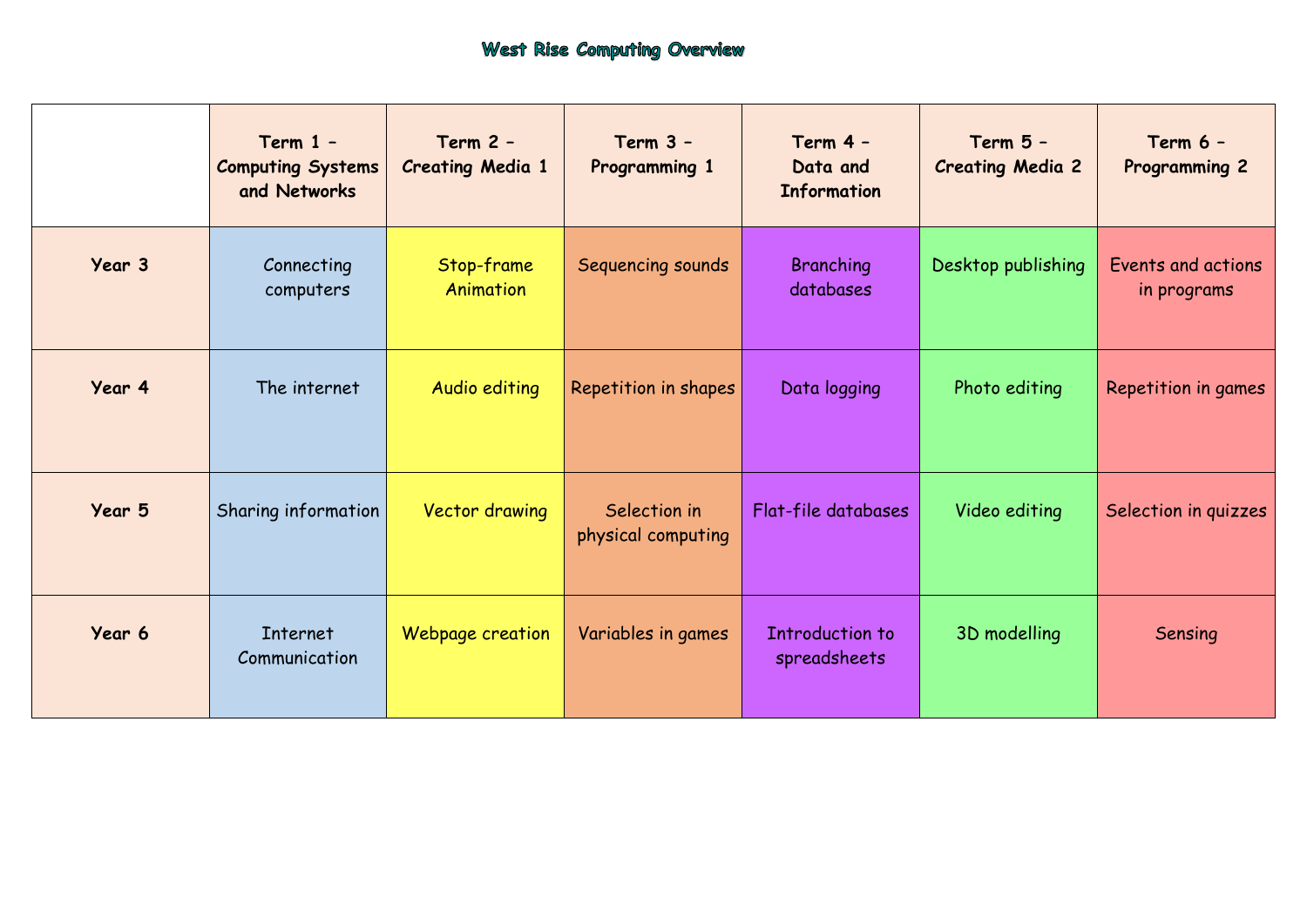# Progression - Termly Knowledge and Skills

| Subject Content                                     | <b>Knowledge and Skills</b>                                                                                                                               |                                                                                                                                          |                                                                                                           |                                                                                                                                      |  |
|-----------------------------------------------------|-----------------------------------------------------------------------------------------------------------------------------------------------------------|------------------------------------------------------------------------------------------------------------------------------------------|-----------------------------------------------------------------------------------------------------------|--------------------------------------------------------------------------------------------------------------------------------------|--|
|                                                     | Year 3                                                                                                                                                    | Year 4                                                                                                                                   | Year 5                                                                                                    | Year 6                                                                                                                               |  |
| $Term 1 -$<br><b>Computing Systems and Networks</b> | Connecting computers<br>Identifying that digital devices<br>have inputs, processes, and<br>outputs, and how devices can<br>be connected to make networks. | The internet<br>Recognising the internet<br>as a network of networks<br>including the WWW, and why we<br>should evaluate online content. | Sharing information<br>Identifying and exploring<br>how information is shared between<br>digital systems. | <b>Internet Communication</b><br>Recognising how the<br>WWW can be used<br>to communicate and<br>be searched to<br>find information. |  |

| Subject Content                       | <b>Knowledge and Skills</b>                                                                                                             |                                                                                                                       |                                                                                                    |                                                                                                                           |  |
|---------------------------------------|-----------------------------------------------------------------------------------------------------------------------------------------|-----------------------------------------------------------------------------------------------------------------------|----------------------------------------------------------------------------------------------------|---------------------------------------------------------------------------------------------------------------------------|--|
|                                       | Year 3                                                                                                                                  | Year 4                                                                                                                | Year 5                                                                                             | Year 6                                                                                                                    |  |
| $Term 2 -$<br><b>Creating Media 1</b> | <b>Stop-frame Animation</b><br>Capturing and editing<br>digital still images to<br>produce a stop-frame<br>animation that tells a story | Audio editing<br>Capturing and editing<br>audio to produce a<br>podcast, ensuring<br>that copyright<br>is considered. | Vector drawing<br>Creating images in a drawing<br>program by using layers and groups<br>of objects | Webpage creation<br>Designing and creating webpages,<br>giving consideration to copyright,<br>aesthetics, and navigation. |  |

| Subject Content                    | <b>Knowledge and Skills</b>                                                                              |                                                                                                                                 |                                                                                                                             |                                                                                          |  |
|------------------------------------|----------------------------------------------------------------------------------------------------------|---------------------------------------------------------------------------------------------------------------------------------|-----------------------------------------------------------------------------------------------------------------------------|------------------------------------------------------------------------------------------|--|
|                                    | Year 3                                                                                                   | Year 4                                                                                                                          | Year 5                                                                                                                      | Year 6                                                                                   |  |
| $Term 3 -$<br><b>Programming 1</b> | Sequencing sounds<br><b>Creating sequences</b><br>in a block-based programming<br>language to make music | Repetition in shapes<br>Using a text-based<br>programming language to explore<br>count-controlled loops when<br>drawing shapes. | Selection in physical computing<br><b>Exploring conditions</b><br>and selection using<br>a programmable<br>microcontroller. | Variables in games<br><b>Exploring variables</b><br>when designing and<br>coding a game. |  |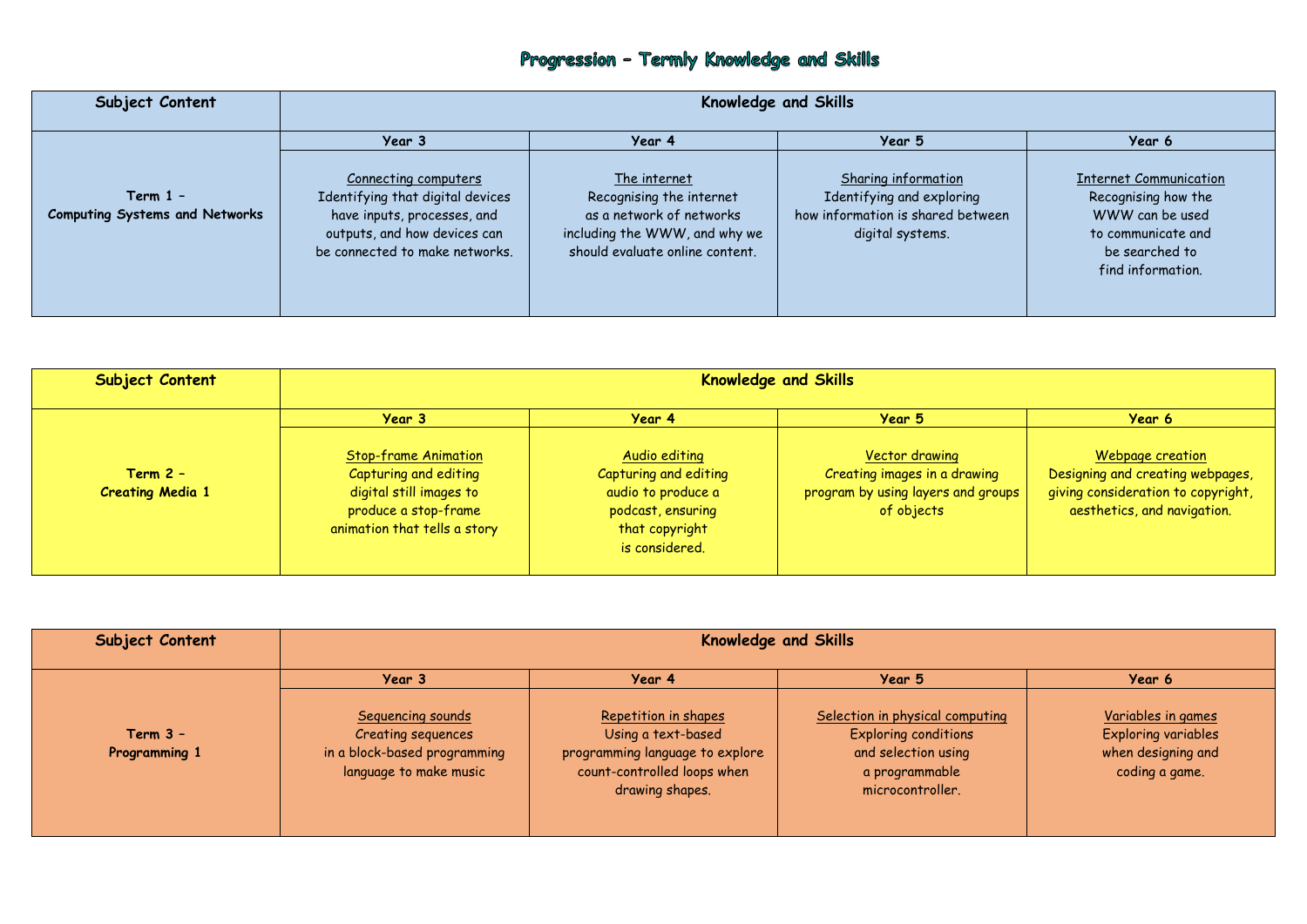| Subject Content                    | <b>Knowledge and Skills</b>                                                                                        |                                                                                                                                        |                                                                                                 |                                                                                                                 |  |
|------------------------------------|--------------------------------------------------------------------------------------------------------------------|----------------------------------------------------------------------------------------------------------------------------------------|-------------------------------------------------------------------------------------------------|-----------------------------------------------------------------------------------------------------------------|--|
|                                    | Year 3                                                                                                             | Year 4                                                                                                                                 | Year 5                                                                                          | Year 6                                                                                                          |  |
| $Term 4 -$<br>Data and Information | <b>Branching databases</b><br>Building and using branching<br>databases to group objects using<br>yes/no questions | Data logging<br>Recognising how and why data is<br>collected over time, before using<br>data loggers to carry out an<br>investigation. | Flat-file databases<br>Using a database to order data and<br>create charts to answer questions. | Introduction to spreadsheets<br>Answering questions by using<br>spreadsheets to organise and<br>calculate data. |  |

| Subject Content                       | <b>Knowledge and Skills</b>                                                                                         |                                                                                                                                               |                                                                                       |                                                                                                 |  |
|---------------------------------------|---------------------------------------------------------------------------------------------------------------------|-----------------------------------------------------------------------------------------------------------------------------------------------|---------------------------------------------------------------------------------------|-------------------------------------------------------------------------------------------------|--|
|                                       | Year 3                                                                                                              | Year 4                                                                                                                                        | Year 5                                                                                | Year 6                                                                                          |  |
| $Term 5 -$<br><b>Creating Media 2</b> | Desktop publishing<br>Creating documents by modifying<br>text, images, and page layouts for<br>a specified purpose. | Photo editing<br>Manipulating digital images, and<br>reflecting on the impact of<br>changes and whether the required<br>purpose is fulfilled. | . Video editing<br>Planning, capturing, and editing<br>video to produce a short film. | 3D modelling<br>Planning, developing, and evaluating 3D<br>computer models of physical objects. |  |

| Subject Content                    | <b>Knowledge and Skills</b>                                                                                                         |                                                                                                                                                |                                                                                                       |                                                                                          |  |
|------------------------------------|-------------------------------------------------------------------------------------------------------------------------------------|------------------------------------------------------------------------------------------------------------------------------------------------|-------------------------------------------------------------------------------------------------------|------------------------------------------------------------------------------------------|--|
|                                    | Year 3                                                                                                                              | Year 4                                                                                                                                         | Year 5                                                                                                | Year 6                                                                                   |  |
| $Term 6 -$<br><b>Programming 2</b> | Events and actions in programs<br>Writing algorithms and programs<br>that use a range of events to<br>trigger sequences of actions. | Repetition in games<br>Using a block-based programming<br>language to explore count-<br>controlled and infinite loops when<br>creating a game. | Selection in quizzes<br>Exploring selection in programming to<br>design and code an interactive quiz. | Sensing<br>Designing and coding a project that<br>captures inputs from a physical device |  |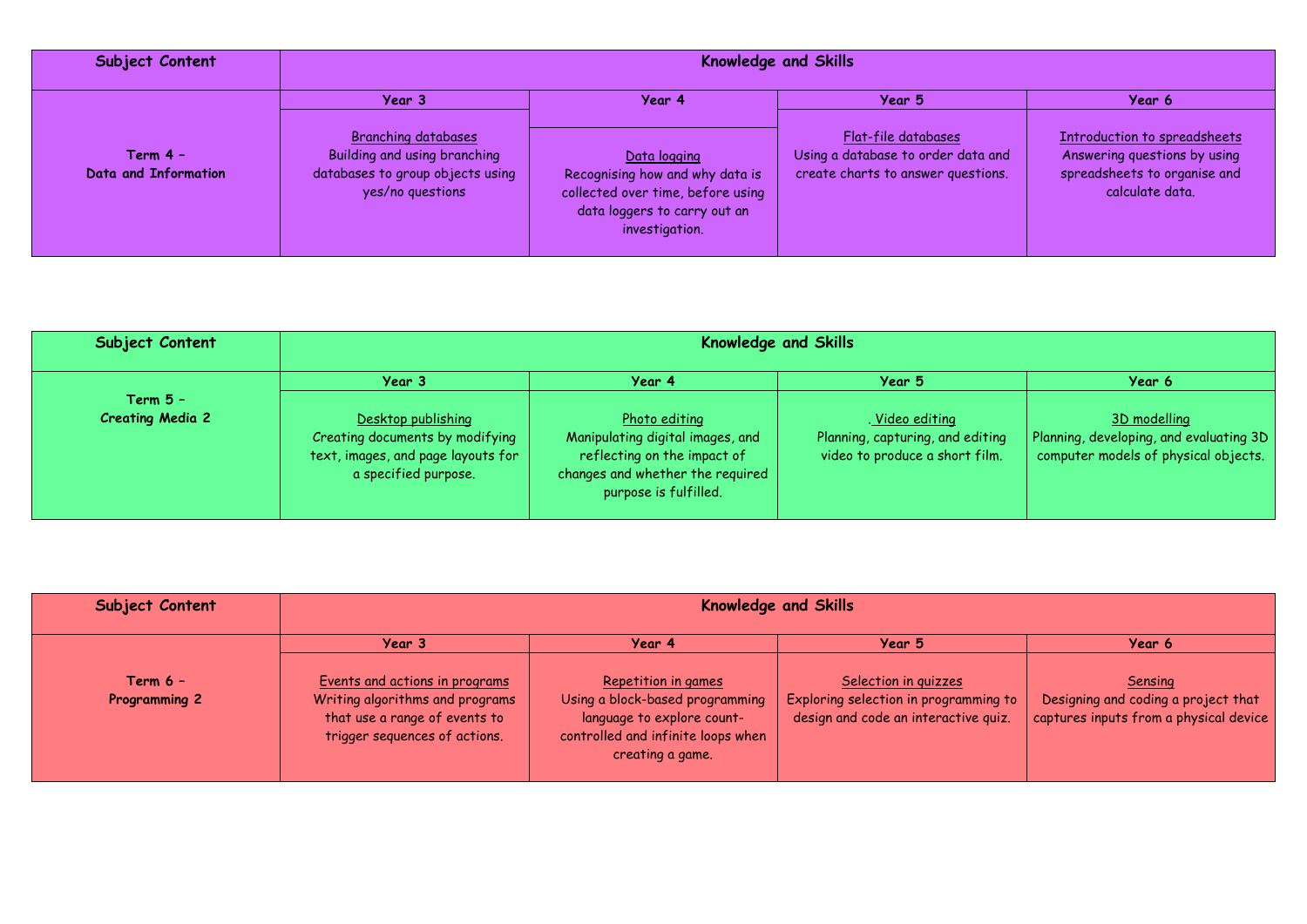| Subject Content                                                     | <b>Knowledge and Skills</b>                                          |                                                                                                     |                                                        |                                                                          |  |
|---------------------------------------------------------------------|----------------------------------------------------------------------|-----------------------------------------------------------------------------------------------------|--------------------------------------------------------|--------------------------------------------------------------------------|--|
|                                                                     | Year 3                                                               | Year 4                                                                                              | Year 5                                                 | Year 6                                                                   |  |
| Online safety -<br>At least 1 lesson each term<br>plus whole school | Reviewing and editing online safety<br>rules.                        | Reviewing and editing online safety<br>rules.                                                       | Reviewing and editing online safety<br>rules.          | Reviewing and editing online safety<br>rules.                            |  |
| <b>Internet Safety Day</b><br>in Term 3                             | Developing an awareness of online<br>bullying.                       | Dealing positively with peer<br>pressure.                                                           | Understanding the impact of online<br>behaviour.       | Inappropriate use of technology and<br>the internet - nude selfies.      |  |
|                                                                     | Assessing the trustworthiness of<br>websites.                        | Getting the message: compare and<br>contrast the ways messages were<br>sent pre- and post-internet. | Understanding advertising and<br>endorsements online.  | Understanding that internet safety<br>skills must always be switched on. |  |
|                                                                     | Understanding the digital trails we<br>leave behind.                 | Understanding risk and prevention<br>of information loss.                                           | Developing strategies to protect our<br>future selves. | Respecting the personal information<br>and privacy of others.            |  |
|                                                                     | Practising good internet etiquette.<br>Who do we really know online? | Understanding and respecting<br>digital rights and responsibilities.                                | Understanding and applying copyright<br>laws.          | Using skills to resolve unfamiliar<br>situations.                        |  |
|                                                                     |                                                                      | Virtual friendship vs real<br>friendship; who we can trust.                                         | Understanding how games developers<br>make money.      | Creating and delivering advice on safe<br>online gaming.                 |  |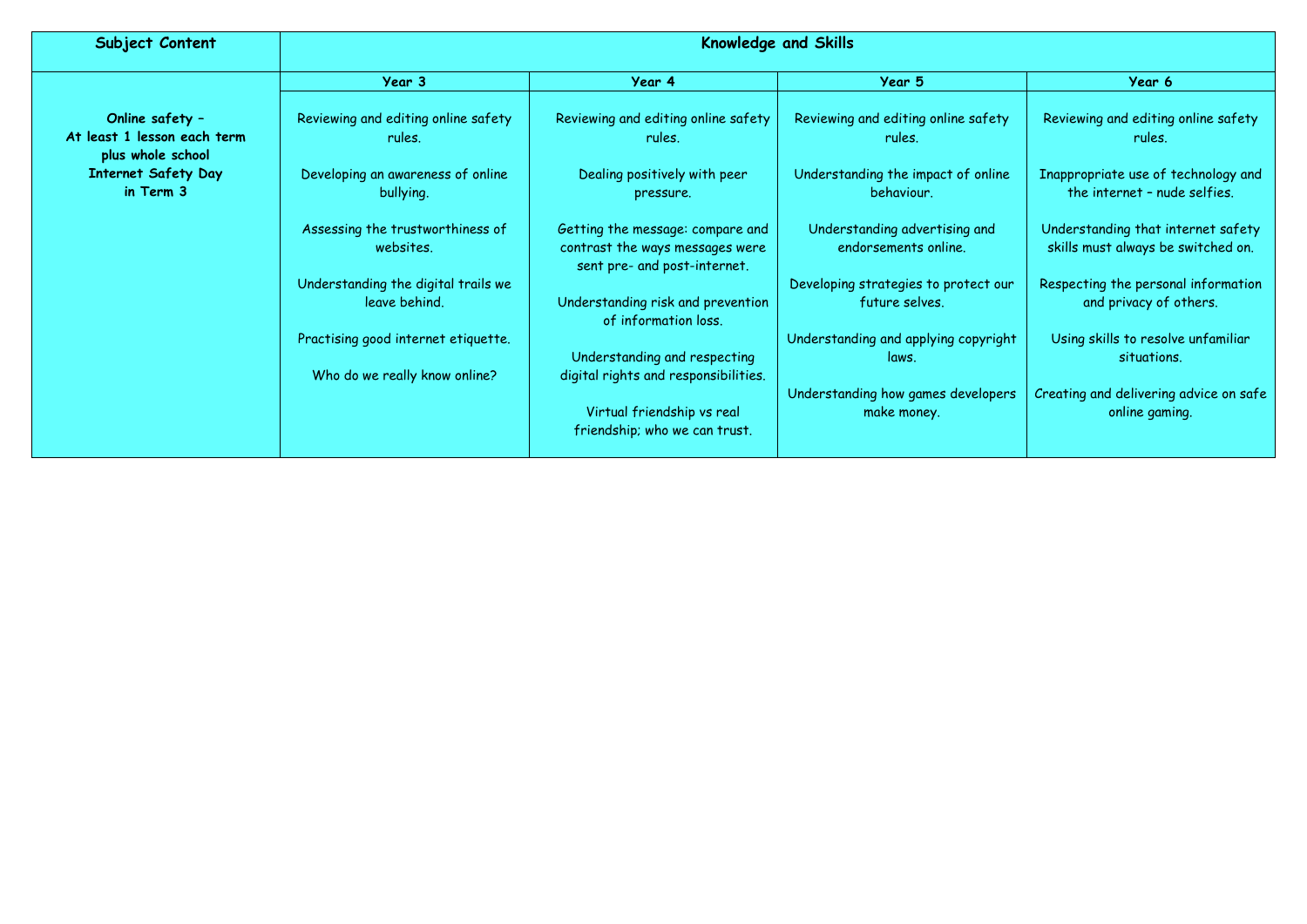### Progression - Vocabulary

**Vocabulary** 

| Year 3                                                                                                                                | Year 4                                                                                                                                                                                                       | Year 5                                                                                                                                                                                                    | Year 6                                                                                                                                      |
|---------------------------------------------------------------------------------------------------------------------------------------|--------------------------------------------------------------------------------------------------------------------------------------------------------------------------------------------------------------|-----------------------------------------------------------------------------------------------------------------------------------------------------------------------------------------------------------|---------------------------------------------------------------------------------------------------------------------------------------------|
| Term 1                                                                                                                                | Term 1                                                                                                                                                                                                       | Term 1                                                                                                                                                                                                    | Term 1                                                                                                                                      |
| inputs, processes, outputs, digital and non-<br>digital devices, computer networks<br>Term 2<br>media, stop-frame animation, sequence | internet, network of networks, secure, World<br>Wide Web, content, access, create, evaluate,<br>accurate, reliable, web page, website, copyright,<br><u>Term 2</u><br>Recording, digital audio, input device | computer systems, small-scale systems, large-<br>scale systems, collaborative, online project,<br>components, physical and electronic connections,<br>communicate, online collaborative working<br>Term 2 | search engine, select and rar<br>crawler, index, criteria, limit<br>information security<br><u>Term</u> 2<br>evaluate, copyright, fair use, |
| Term 3<br>sprite, backdrop, command, control, algorithm,                                                                              | (microphone), output device (speaker or<br>headphones), copyright, podcast, editing,<br>evaluate, volume, fade, export                                                                                       | vector images, shapes, layers, duplicate, object,<br>resizing, rotating, zoom, layers<br>Term 3                                                                                                           | navigation paths, layout feat<br>hyperlinks                                                                                                 |
| code<br>Term 4                                                                                                                        | Term 3                                                                                                                                                                                                       | selection in programming, Crumble,<br>microcontroller, conditions, algorithms, circuit                                                                                                                    | <u>Term 3</u><br>Variables, simulation, letters<br>identify a program variable o                                                            |
| data, branching database, attributes,<br>effectiveness, binary trees, pictograms,<br>grouping data                                    | programs, planning, modifying, testing,<br>commands, create, shapes, patterns, text-based<br>programming language, repetition, loop, sequence                                                                | Term 4<br>flat-file database, records, graphs, charts,                                                                                                                                                    | memory for a single value<br>Term 4<br>spreadsheet, column, row, da                                                                         |
| Term 5<br>text, images, communicate, font, template,                                                                                  | of commands, count-controlled loop, algorithm,<br>code, actions, decomposition, procedures.                                                                                                                  | field, order, sort, group<br>Term 5<br>capturing, editing, manipulating, visual media,                                                                                                                    | formula, cell, graph, chart, or<br>store, data<br>table, data headings                                                                      |
| orientation, placeholder, layout<br>Term 6                                                                                            | <u>Term 4</u><br>Data, senses, sensors, monitor, data points, data                                                                                                                                           | camera angles, filming techniques, scenes,<br>reshooting                                                                                                                                                  | <u>Term 5</u><br>3D model, 3D modelling, man                                                                                                |
| links, events, actions, sequencing, directions (up,<br>down, left, and right), task, design, code                                     | sets, logging intervals, analyse, automatically,<br>data logger                                                                                                                                              | Term 6<br>the 'if then else' structure, outcomes,                                                                                                                                                         | graphical objects, construct,<br><u>Term 6</u>                                                                                              |
| <b>Online Safety</b><br>online bullying, trustworthiness, inappropriate,<br>digital footprint, 'netiquette', avatar                   | Term 5<br>digital image, edit, crop, edited images, filters,<br>retouching, 'fake' and 'real', digitally alter                                                                                               | conditions, conditional statement, flow<br><b>Online Safety</b><br>advertising, endorsements, responsibility,                                                                                             | sequence, repetition, selection<br>micro:bit, step counter, cont<br>an operand (e.g. $\leftrightarrow$ =) in an if<br>modify, outcome       |
|                                                                                                                                       | <u>Term 6</u><br>Repetition, the difference between count-<br>controlled and infinite loops, modify, refine                                                                                                  | appropriate, online reputation, copyright, game<br>developers, parental controls                                                                                                                          | <b>Online Safe</b>                                                                                                                          |
|                                                                                                                                       | <b>Online Safety</b><br>peer pressure, accurate, criminal, suspicious,<br>viruses, personal information, accounts, digital                                                                                   |                                                                                                                                                                                                           | inappropriate, nude selfie, ag<br>networking, indecent images,<br>information, privacy prefere<br>bribery, permission, grooming             |
|                                                                                                                                       | citizenship, virtual friendship                                                                                                                                                                              |                                                                                                                                                                                                           |                                                                                                                                             |

 $r$ iables, simulation, letters (strings), entify a program variable as a placeholder in memory for a single value

3D model, 3D modelling, manipulate, represent, aphical objects, construct, rotate, position

#### Term 1

arch engine, select and rank results, web awler, index, criteria, limitations, privacy, ormation security

#### Term 2

aluate, copyright, fair use, aesthetics, vigation paths, layout features, web page, <sub>b</sub>erlinks

#### Term 3

#### Term 4

readsheet, column, row, data set, formatting, mula, cell, graph, chart, organise, analyse, re, data

#### Term 5

#### Term 6

quence, repetition, selection, variables, micro:bit, step counter, controllable device, use operand (e.g.  $\leftrightarrow$ =) in an if...then... statement, dify, outcome

#### Online Safety

ppropriate, nude selfie, age restriction, social tworking, indecent images, personal ormation, privacy preferences, trolling, ibery, permission, grooming, parental controls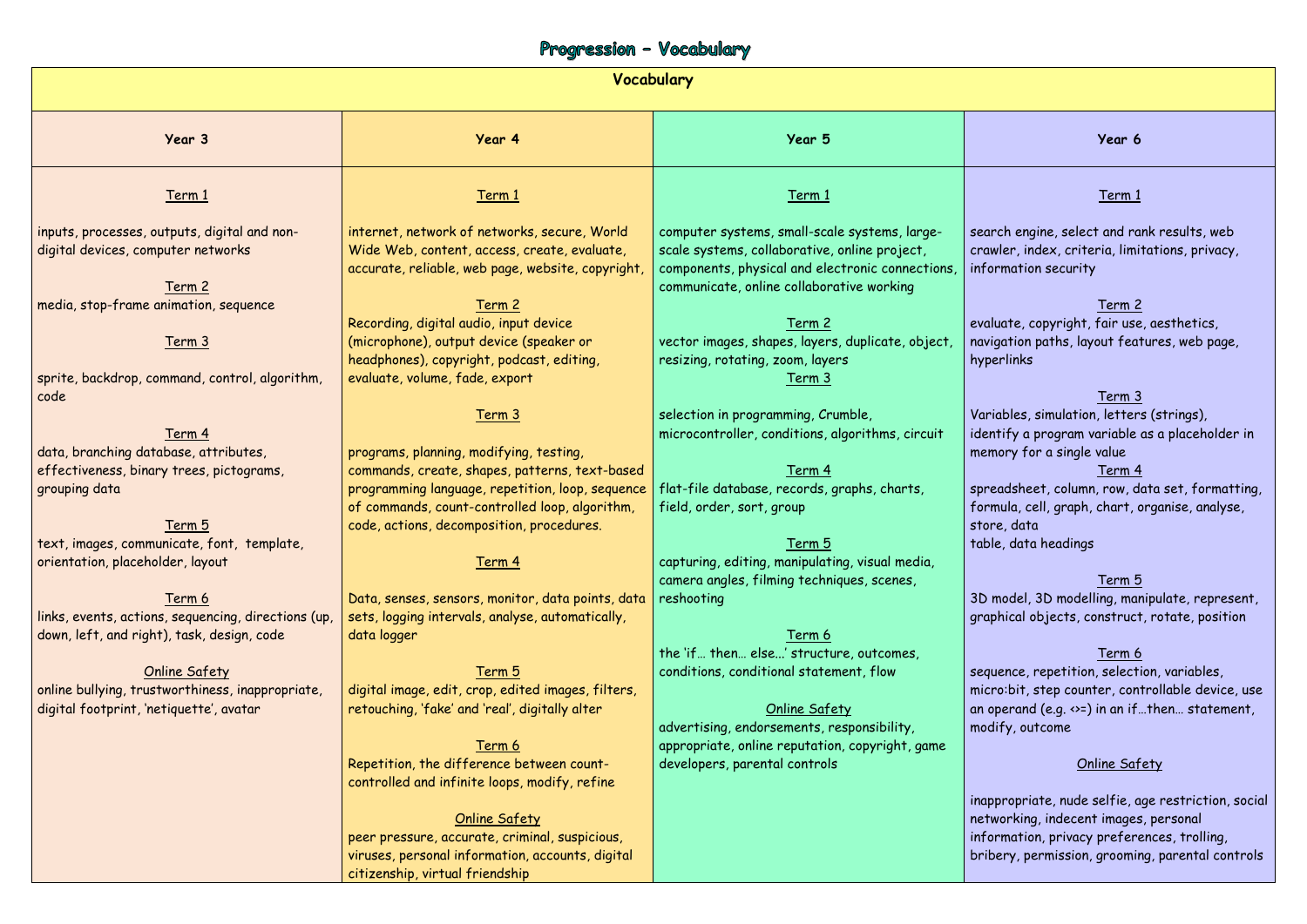|                      | Week 1                                                             | Week 2                                                               | Week 3                       | Week 4                                              | Week 5                               | Week 6                             |
|----------------------|--------------------------------------------------------------------|----------------------------------------------------------------------|------------------------------|-----------------------------------------------------|--------------------------------------|------------------------------------|
| <u>Year 3 Term 1</u> | How do we stay<br>safe online?<br>(We are Year 3 rule)<br>writers) | How do we turn on,<br>log off and<br>shutdown the<br>laptops safely? | How do we use<br>touch type? | How do we use<br><b>Times Tables Rock</b><br>Stars? | How do we use<br>MyMaths?            | How do we use<br>Google Classroom? |
| <u>Year 3 Term 2</u> | We are digital<br>friends                                          | Can a picture move?                                                  | Frame by frame               | What's the story?                                   | Picture prefect                      | Evaluate and make<br>it great      |
| <u>Year 3 Term 3</u> | We are internet<br>detectives                                      | Introduction to<br>Scratch                                           | Programming<br>Sprites       | Sequencing                                          | <b>Ordering Commands</b>             | <b>Looking Good</b>                |
| <u>Year 3 Term 4</u> | We are aware of<br>our digital footprint                           | Yes or no questions                                                  | <b>Making groups</b>         | Creating a<br>branching data base                   | Structuring a<br>branching data base | Using a branching<br>data base     |
| <u>Year 3 Term 5</u> | We are netiquette<br>experts                                       | <b>Words and Pictures</b>                                            | Can you edit it?             | Great template                                      | Can you add<br>content?              | Lay it out                         |
| <u>Year 3 Term 6</u> | We are avatar<br>creators                                          | Moving a sprite                                                      | Maze movement                | <b>Drawing lines</b>                                | Adding features                      | Debugging<br>movement              |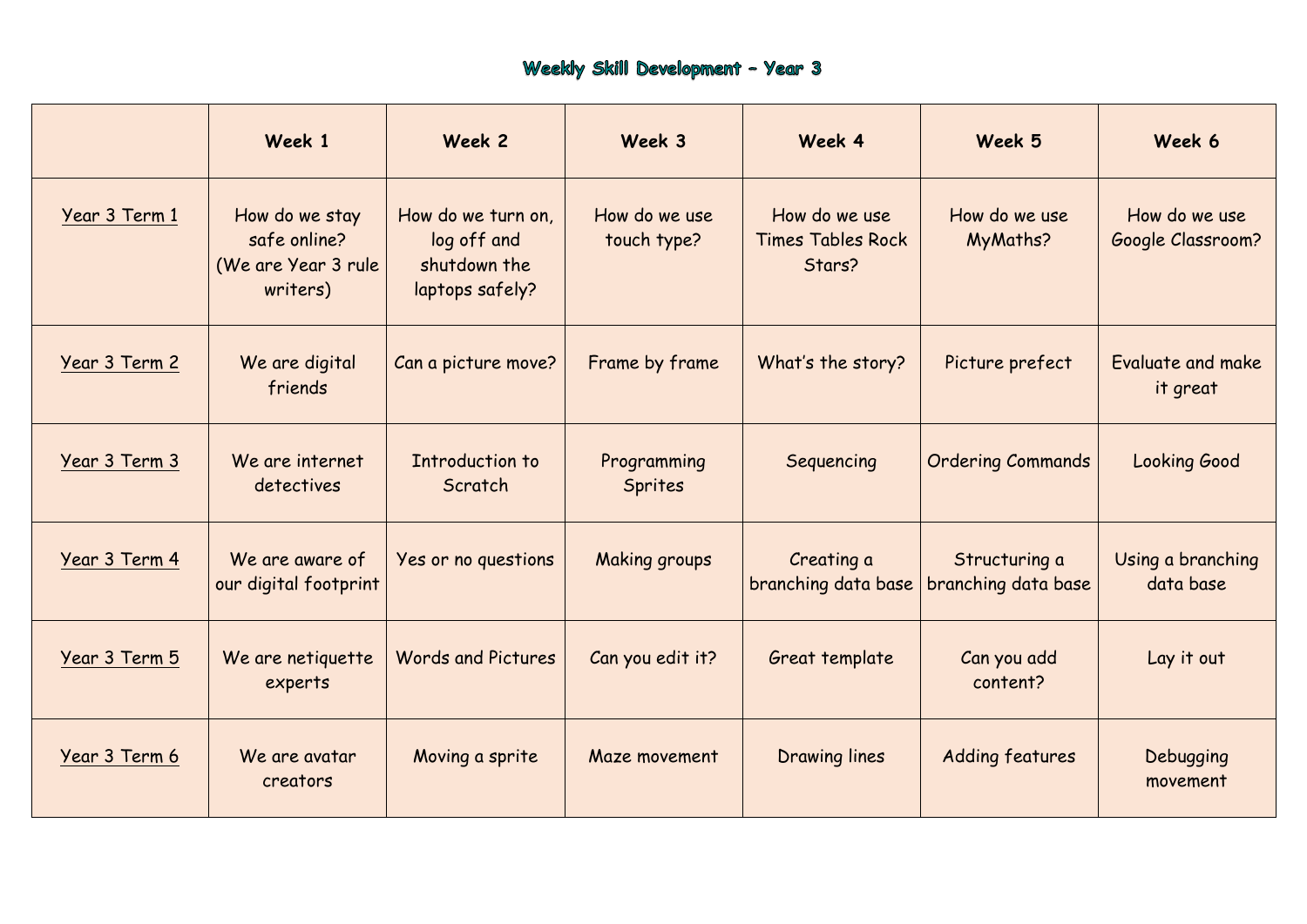|                       | Week 1                                                                               | Week 2                                                                | Week 3                                                                                   | Week 4                                                                         | Week 5                                                    | Week 6                                               |
|-----------------------|--------------------------------------------------------------------------------------|-----------------------------------------------------------------------|------------------------------------------------------------------------------------------|--------------------------------------------------------------------------------|-----------------------------------------------------------|------------------------------------------------------|
| Year 4 Term 1         | <b>Online Safety</b><br>& class online<br>safety charter                             | Logging on<br>MyMaths                                                 | Logging on<br>Goggle Classroom                                                           | Google Classroom<br>Saving                                                     | Google Classroom<br>Editing                               | Google Classroom<br><b>Creating Docs</b>             |
| <u>Year 4 Term 2</u>  | Cyberbullying                                                                        | What is the<br>purpose of a quiz?<br>Can we create a<br>quiz?         | What is debugging<br>and why is it<br>important?                                         | How do you debug a<br>programme?                                               | Why does a quiz<br>need sound?                            | How do you include<br>a scoring system in<br>a quiz? |
| Year 4 Term 3         | Programming a<br>screen turtle                                                       | Programming<br>letters                                                | Patterns and<br>repeats                                                                  | Using loops to<br>create shapes                                                | <b>Breaking things</b><br>down                            | Creating a program                                   |
| Year 4 Term 4         | Can I explain that<br>data gathered over<br>time can be used to<br>answer questions? | How do I use a<br>digital device to<br>collect data<br>automatically? | Can I explain that a<br>data logger collects<br>'data points' from<br>sensors over time? | How do I use data<br>collected over a<br>long duration to<br>find information? | Can I identify the<br>data needed to<br>answer questions? | Can I use collected<br>data to answer<br>questions?  |
| <u> Year 4 Term 5</u> | <b>Changing digital</b><br>images                                                    | Changing the<br>composition of<br>images                              | <b>Changing images for</b><br>different uses                                             | Retouching images                                                              | Fake images                                               | <b>Making and</b><br>evaluating<br>publication       |
| <u> Year 4 Term 6</u> | Using loops to<br>create shapes                                                      | Different loops                                                       | Animate your name                                                                        | Modifying a game                                                               | Designing a game                                          | <b>Creating your</b><br>games                        |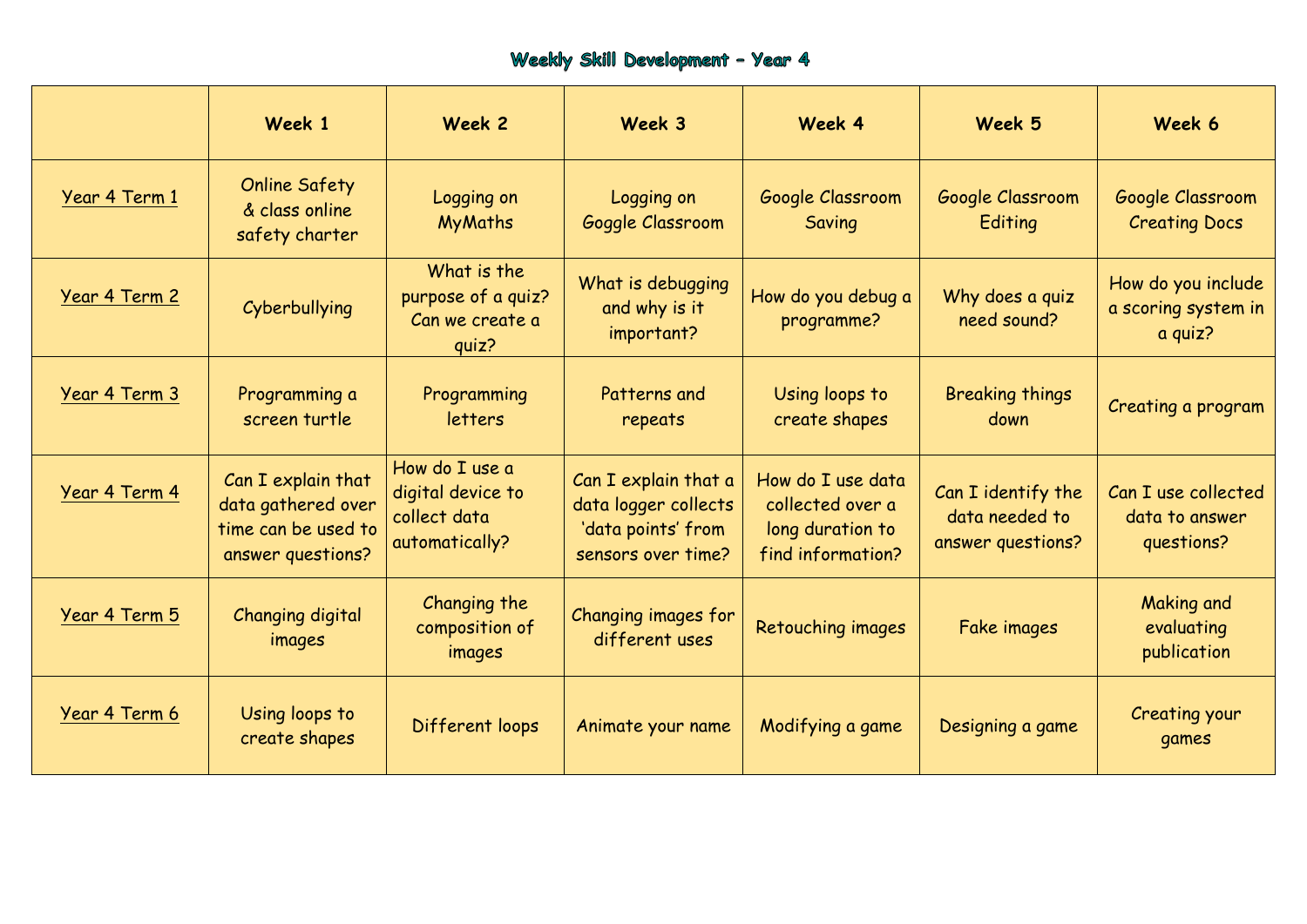|                                                            | Week 1                              | Week 2                         | Week 3                         | Week 4                     | Week 5                         | Week 6                            |
|------------------------------------------------------------|-------------------------------------|--------------------------------|--------------------------------|----------------------------|--------------------------------|-----------------------------------|
| <u>Year 5 Term 1</u><br>Sharing information                | Systems                             | Computer systems<br>and us     | Transferring<br>information    | Working together           | Better working<br>together     | Shared working                    |
| Year 5 Term 2<br>Vector drawing                            | The drawing tools                   | Create a vector<br>drawing     | Being effective                | Layers and objects         | Manipulating<br>objects        | Get designing                     |
| <u>Year 5 Term 3</u><br>Selection in<br>physical computing | Connecting<br>Crumbles              | Combining output<br>components | Controlling with<br>conditions | Starting with<br>selection | Drawing designs                | Writing and testing<br>algorithms |
| Year 5 Term 4<br>Flat-file databases                       | Creating a paper-<br>based database | Computer<br>databases          | Using a database               | Using search tools         | Comparing data<br>visually     | Databases in real<br>life         |
| <u>Year 5 Term 5</u><br>Video editing                      | What is video?                      | Filming techniques             | Using a storyboard             | Planning a video           | Importing and<br>editing video | <b>Video evaluation</b>           |
| <u>Year 5 Term 6</u><br>Selection in quizzes               | Exploring conditions                | Selecting outcomes             | Asking questions               | Planning a quiz            | Testing a quiz                 | Evaluating a quiz                 |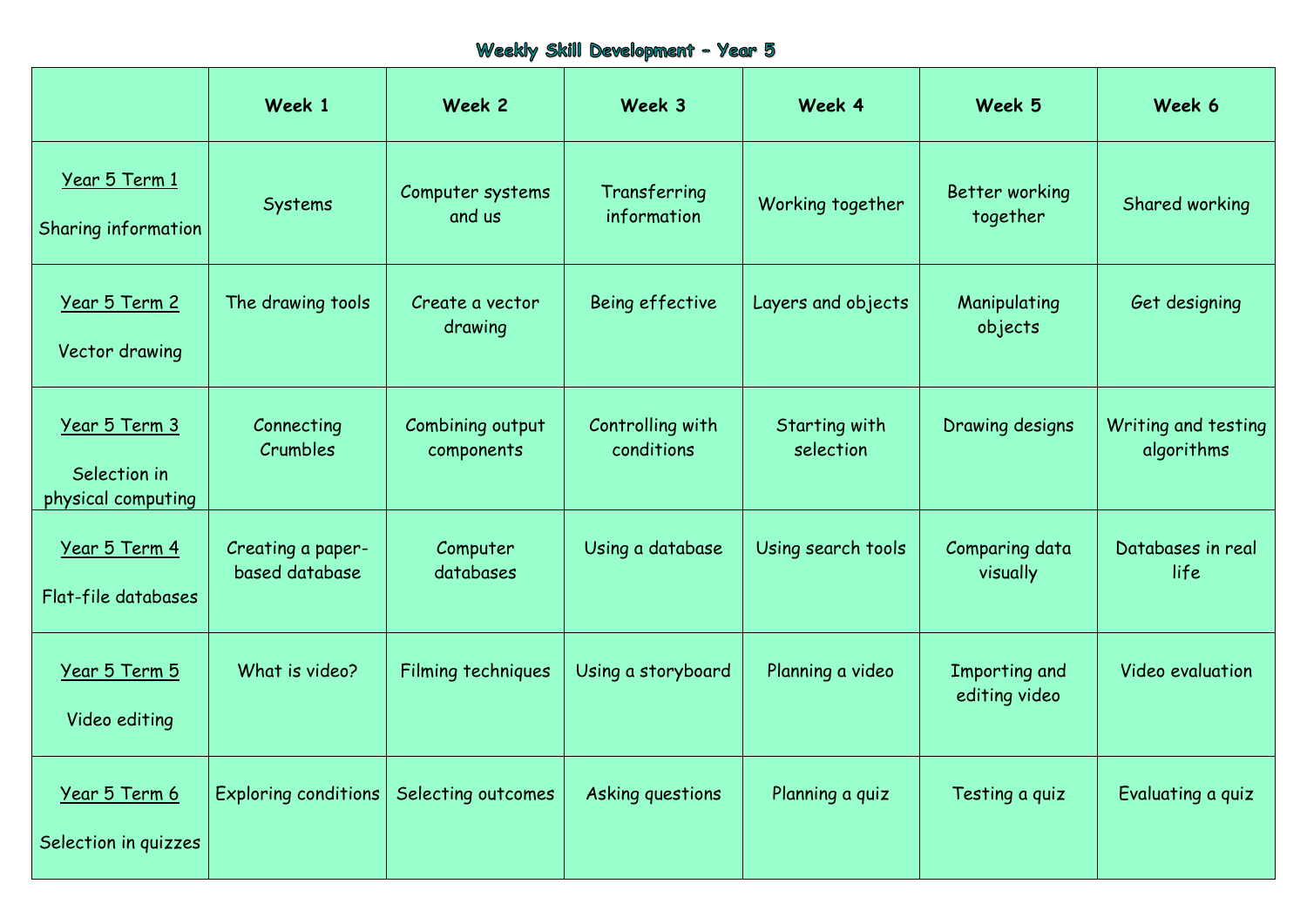|                                                               | Week 1                        | Week 2                                  | Week 3                           | Week 4                          | Week 5                           | Week 6                       |
|---------------------------------------------------------------|-------------------------------|-----------------------------------------|----------------------------------|---------------------------------|----------------------------------|------------------------------|
| Year 6 Term 1<br>Internet<br>Communication                    | Searching the web             | Selecting search<br>results             | How search results<br>are ranked | How are searches<br>influenced? | How we<br>communicate            | Communicating<br>responsibly |
| Year 6 Term 2<br><b>Web Page Creation</b>                     | What makes a good<br>website? | How would you lay<br>out your web page? | Copyright or<br>copyWRONG?       | How does it look?               | Follow the<br><b>breadcrumbs</b> | Think before you<br>link!    |
| Year 6 Term 3<br><b>Sensing in Games</b>                      | Introducing<br>variables      | Variables in<br>programming             | Improving a game                 | Designing a game                | Design to code                   | Improving and<br>sharing     |
| Year 6 Term 4<br>Spreadsheets                                 | What is a<br>spreadsheet?     | Modifying<br>spreadsheets               | What's the<br>formula?           | Calculate and<br>duplicate      | Event planning                   | Presenting data              |
| Year 6 Term 5<br>3D Modelling                                 | What is 3D<br>modelling?      | Making changes                          | Rotation and<br>position         | <b>Making holes</b>             | Planning my own 3D<br>model      | Making my own 3D<br>model    |
| <u> Year 6 Term 6 - </u><br><b>Sensing using</b><br>micro:bit | The micro:bit                 | Go with the flow                        | Sensing inputs                   | Finding your way                | Designing a step<br>counter      | Making a step<br>counter     |